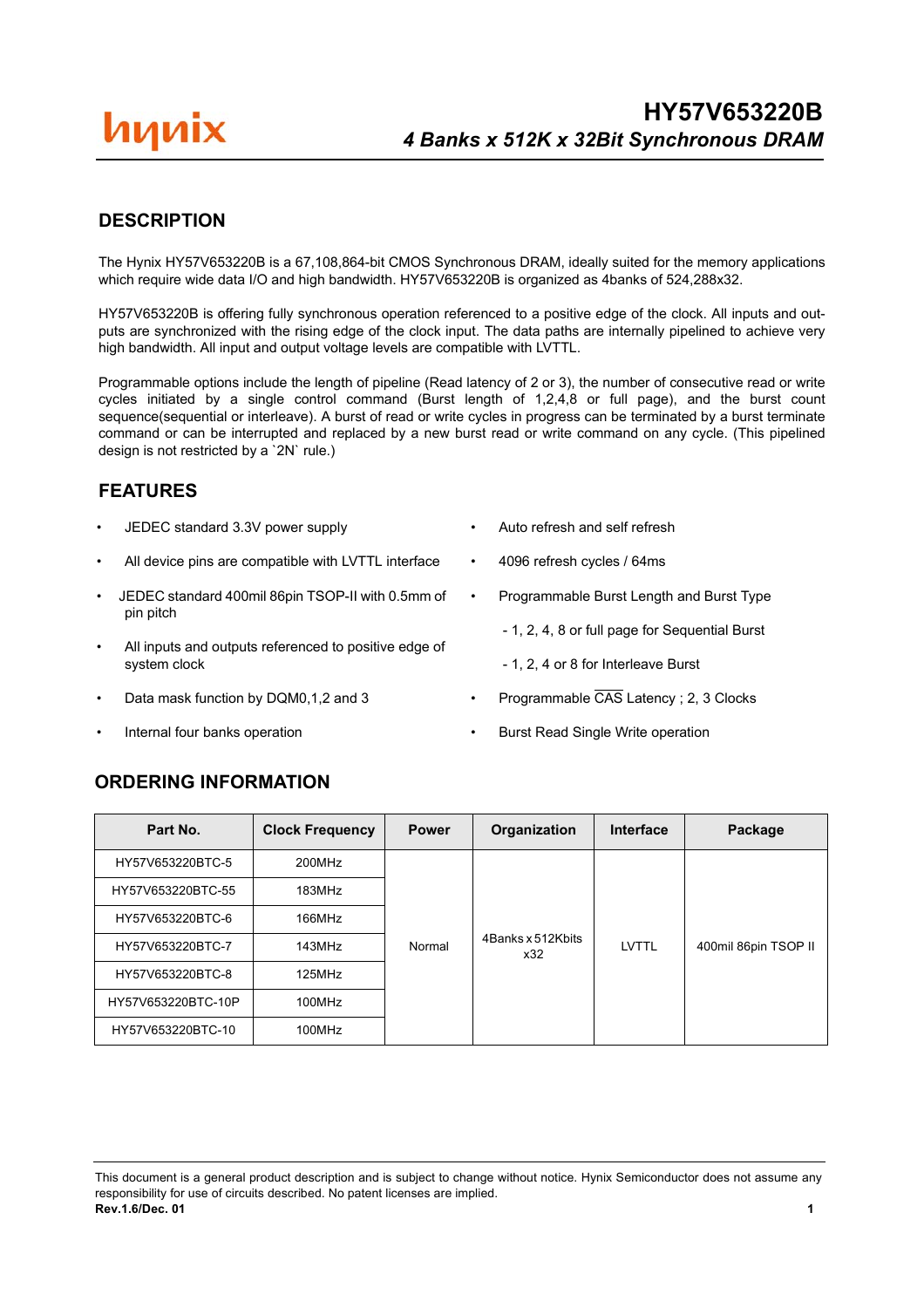### **PIN CONFIGURATION**



## **PIN DESCRIPTION**

| <b>PIN</b>                       | <b>PIN NAME</b>                                               | <b>DESCRIPTION</b>                                                                                                                    |
|----------------------------------|---------------------------------------------------------------|---------------------------------------------------------------------------------------------------------------------------------------|
| <b>CLK</b>                       | Clock                                                         | The system clock input. All other inputs are registered to the SDRAM on the<br>rising edge of CLK.                                    |
| <b>CKE</b>                       | Clock Enable                                                  | Controls internal clock signal and when deactivated, the SDRAM will be one<br>of the states among power down, suspend or self refresh |
| $\overline{\text{CS}}$           | <b>Chip Select</b>                                            | Enables or disables all inputs except CLK, CKE and DQM                                                                                |
| BA0, BA1                         | <b>Bank Address</b>                                           | Selects bank to be activated during RAS activity<br>Selects bank to be read/written during CAS activity                               |
| $AO \sim A10$                    | Address                                                       | Row Address: RA0 ~ RA10, Column Address: CA0 ~ CA7<br>Auto-precharge flag: A10                                                        |
| RAS, CAS, WE                     | Row Address Strobe.<br>Column Address Strobe,<br>Write Enable | RAS, CAS and WE define the operation<br>Refer function truth table for details                                                        |
| DOMO~3                           | Data Input/Output Mask                                        | Controls output buffers in read mode and masks input data in write mode                                                               |
| $DOO \sim DO31$                  | Data Input/Output                                             | Multiplexed data input / output pin                                                                                                   |
| V <sub>DD</sub> /V <sub>SS</sub> | Power Supply/Ground                                           | Power supply for internal circuits and input buffers                                                                                  |
| VDDQ/VSSQ                        | Data Output Power/Ground                                      | Power supply for output buffers                                                                                                       |
| <b>NC</b>                        | No Connection                                                 | No connection                                                                                                                         |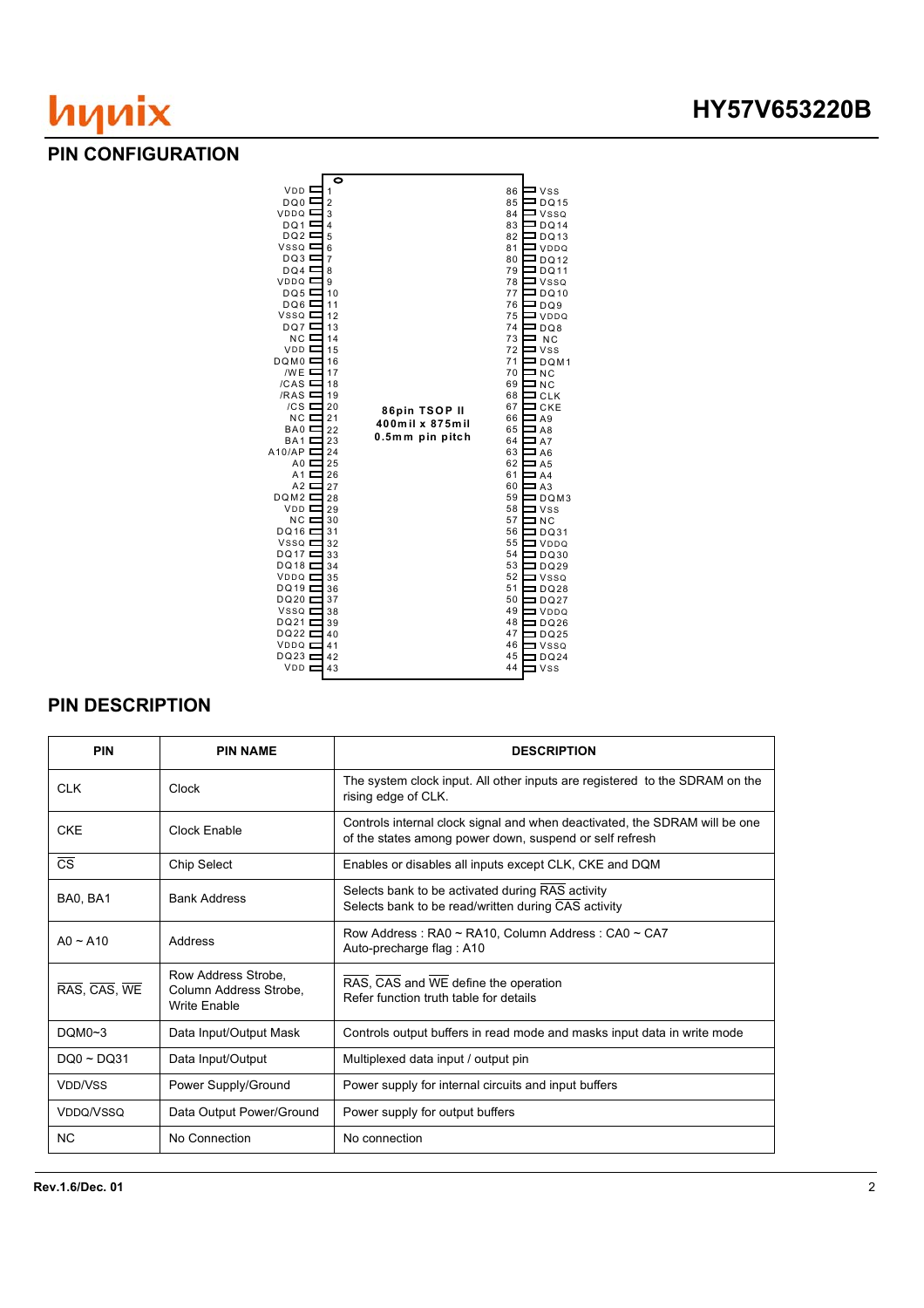## **FUNCTIONAL BLOCK DIAGRAM**

# **512Kbit x 4banks x 32 I/O Synchronous DRAM**

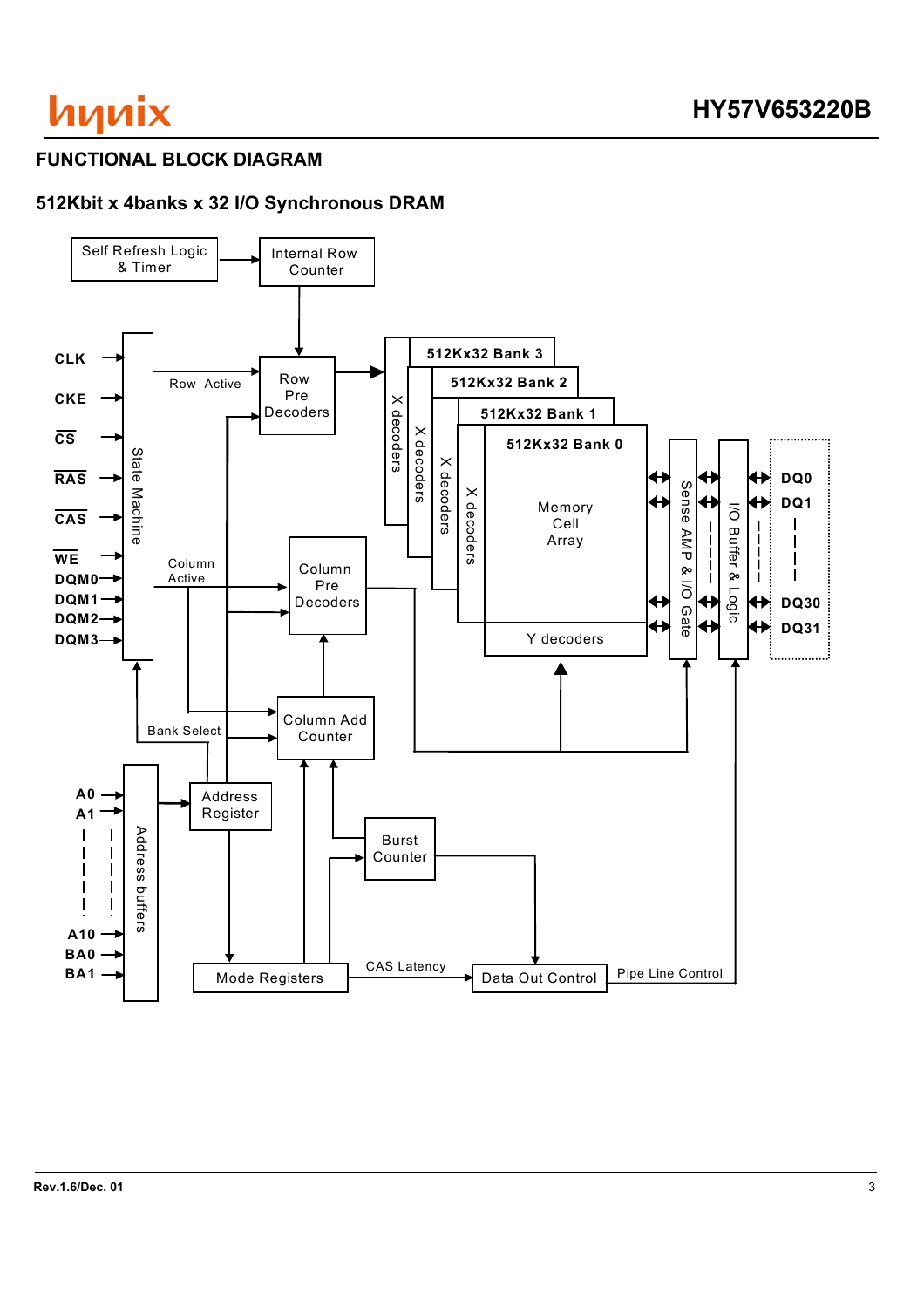## **ABSOLUTE MAXIMUM RATINGS**

| <b>Parameter</b>                    | Symbol         | Rating         | Unit                    |
|-------------------------------------|----------------|----------------|-------------------------|
| <b>Ambient Temperature</b>          | TA             | $0 \sim 70$    | $^{\circ}$ C            |
| Storage Temperature                 | <b>TSTG</b>    | $-55 \sim 125$ | $^{\circ}$ C            |
| Voltage on Any Pin relative to VSS  | VIN, VOUT      | $-1.0 - 4.6$   | ν                       |
| Voltage on VDD relative to VSS      | VDD, VDDQ      | $-1.0 - 4.6$   | ν                       |
| <b>Short Circuit Output Current</b> | <b>IOS</b>     | 50             | mA                      |
| Power Dissipation                   | <b>PD</b>      |                | W                       |
| Soldering Temperature Time          | <b>TSOLDER</b> | $260 \cdot 10$ | $\degree$ C $\cdot$ Sec |

**Note :** Operation at above absolute maximum rating can adversely affect device reliability

## **DC OPERATING CONDITION** (TA=0 to 70°C)

| <b>Parameter</b>     | Symbol    | Min          | Typ. | Max          | Unit | <b>Note</b> |
|----------------------|-----------|--------------|------|--------------|------|-------------|
| Power Supply Voltage | VDD, VDDQ | 3.0          | 3.3  | 3.6          |      | 1,2         |
| Input high voltage   | VІН       | 2.0          | 3.0  | $VDDQ + 0.3$ |      | 1,3         |
| Input low voltage    | VIL       | $VSSQ - 0.3$ |      | 0.8          |      | 1,4         |

#### **Note :**

1.All voltages are referenced to VSS = 0V

2.VDD/VDDQ(min) is 3.15V for HY57V653220BTC-5/55/6

3.VIH (max) is acceptable 5.6V AC pulse width with ≤3ns of duration with no input clamp diodes

4.VIL (min) is acceptable -2.0V AC pulse width with ≤3ns of duration with no input clamp diodes

### **AC OPERATING CONDITION** (TA=0 to 70℃, 3.0V ≤VDD ≤3.6V, VSS=0V - Note1)

| <b>Parameter</b>                                    | Symbol    | Value   | Unit | <b>Note</b> |
|-----------------------------------------------------|-----------|---------|------|-------------|
| AC input high / low level voltage                   | VIH / VIL | 2.4/0.4 |      |             |
| Input timing measurement reference level voltage    | Vtrip     | 1.4     |      |             |
| Input rise / fall time                              | tR/tF     |         | ns   |             |
| Output timing measurement reference level           | Voutref   | 1.4     |      |             |
| Output load capacitance for access time measurement | СL        | 30      | рF   |             |

**Note :** 

2.Output load to measure access times is equivalent to two TTL gates and one capacitor (30pF) For details, refer to AC/DC output load circuit

<sup>1.3.15</sup>V ≤VDD ≤3.6V is applied for HY57V653220BC-5/55/6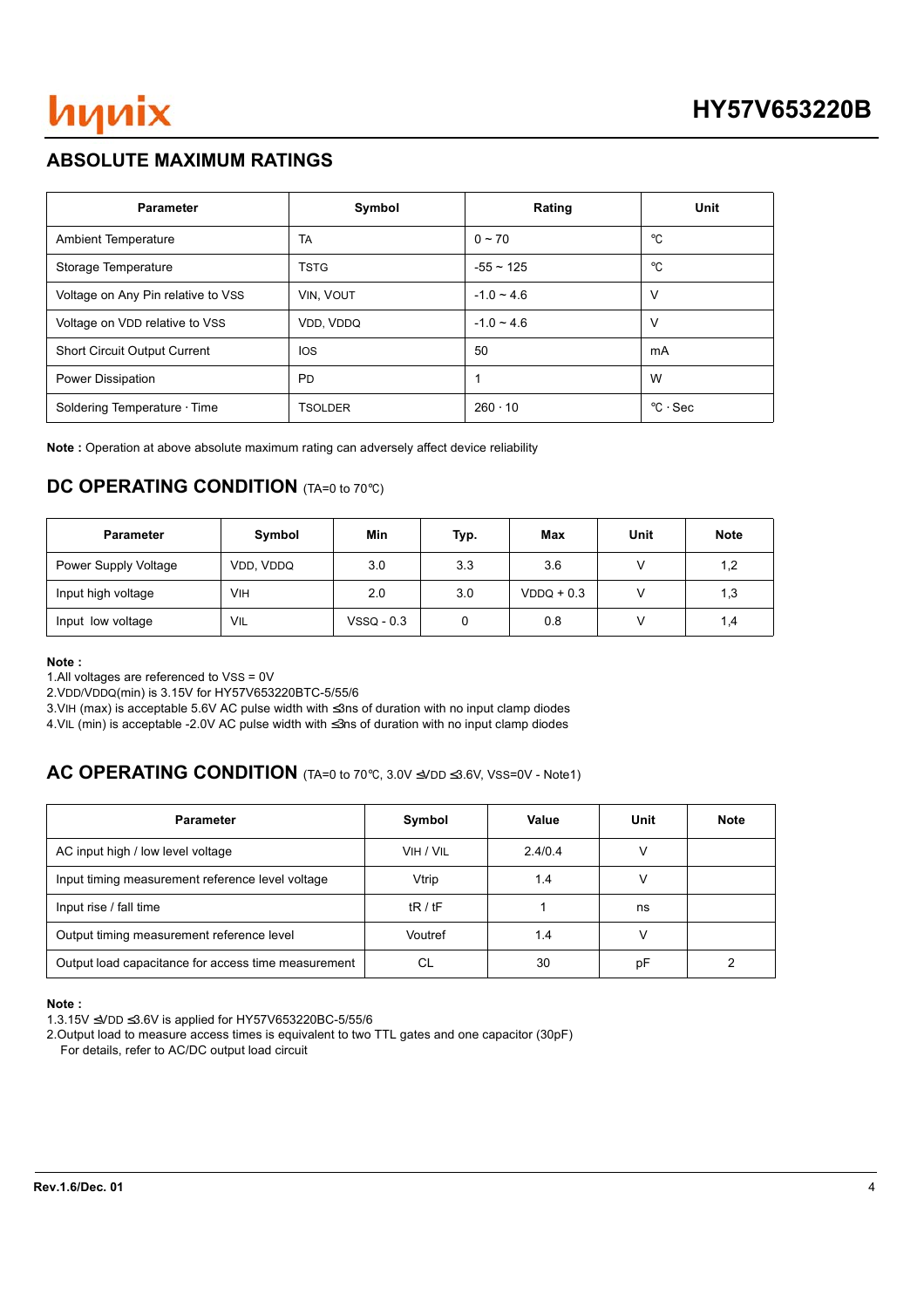

### **CAPACITANCE** (TA=25°C, f=1MHz, VDD=3.3V)

| <b>Parameter</b>                | Pin                                                                | Symbol          | Min | Max | Unit |
|---------------------------------|--------------------------------------------------------------------|-----------------|-----|-----|------|
| Input capacitance               | <b>CLK</b>                                                         | C <sub>11</sub> | 2.5 | 4   | рF   |
|                                 | A0 ~ A10, BA0, BA1, CKE, $\overline{CS}$ , RAS,<br>CAS, WE, DQM0~3 | C <sub>l2</sub> | 2.5 | 5   | рF   |
| Data input / output capacitance | $DOO \sim DO31$                                                    | CI/O            | 4   | 6.5 | рF   |

## **OUTPUT LOAD CIRCUIT**



# **DC CHARACTERISTICS I** (DC operating conditions unless otherwise noted)

| <b>Parameter</b>       | Symbol     | Min.                     | Max                      | Unit | <b>Note</b>  |
|------------------------|------------|--------------------------|--------------------------|------|--------------|
| Input leakage current  | IЦ         | -1                       |                          | uA   |              |
| Output leakage current | <b>ILO</b> | $-1.5$                   | 1.5                      | uA   |              |
| Output high voltage    | <b>VOH</b> | 2.4                      | $\overline{\phantom{a}}$ |      | $IOH = -2mA$ |
| Output low voltage     | VOL        | $\overline{\phantom{0}}$ | 0.4                      |      | $IOL = +2mA$ |

### **Note :**

1. VIN = 0 to 3.6V, All other pins are not under test =  $0V$ 

2.DOUT is disabled, VOUT=0 to 3.6V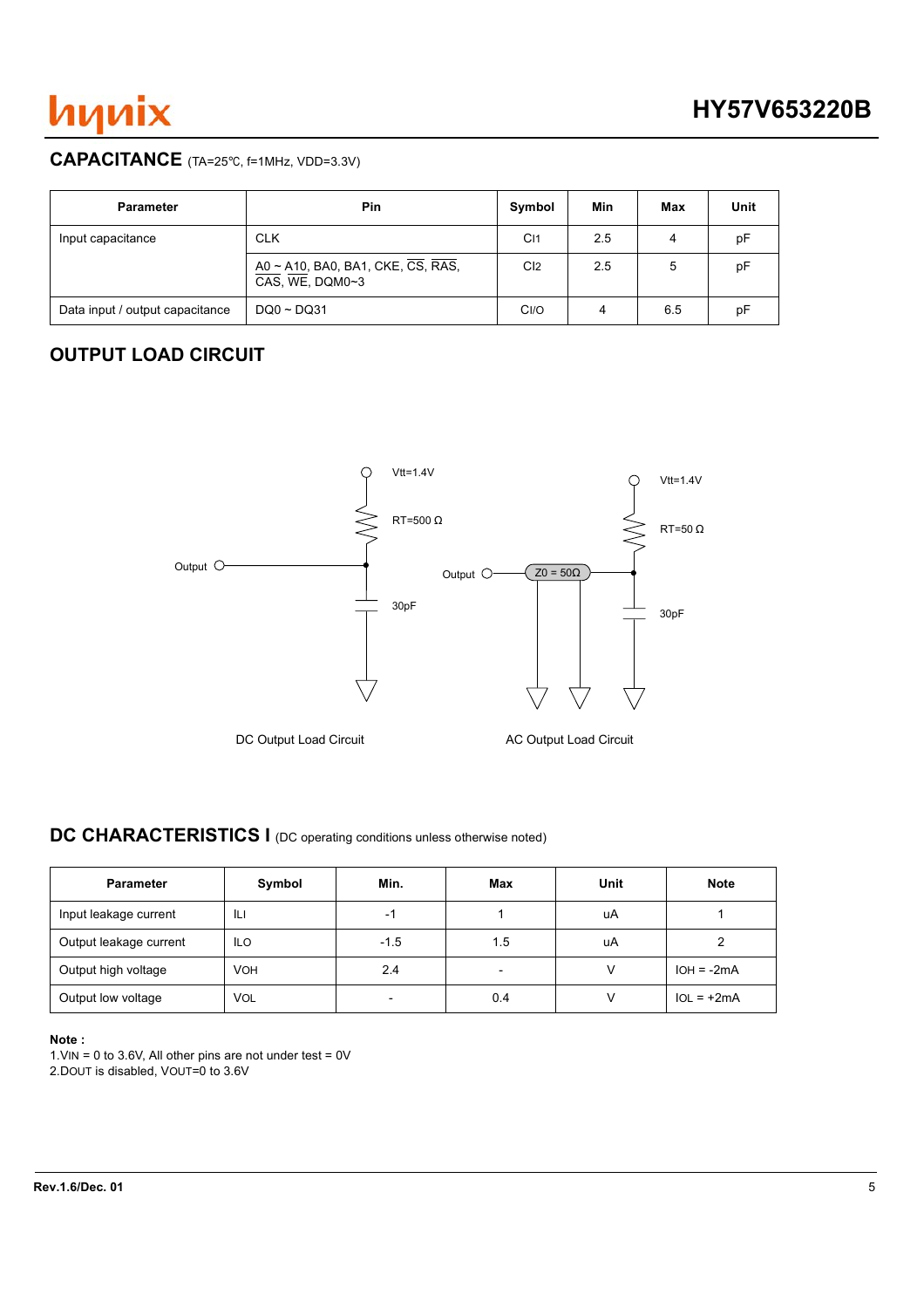

# **DC CHARACTERISTICS II** (DC operating conditions unless otherwise noted)

| Parameter                                               | Symbol            | <b>Test Condition</b>                                                                                                                                                    |          |                                               |       |                | <b>Speed</b> |     |        |     | Unit | <b>Not</b>   |
|---------------------------------------------------------|-------------------|--------------------------------------------------------------------------------------------------------------------------------------------------------------------------|----------|-----------------------------------------------|-------|----------------|--------------|-----|--------|-----|------|--------------|
|                                                         |                   |                                                                                                                                                                          |          | -5                                            | $-55$ | -6             | $-7$         | -8  | $-10P$ | -10 |      | е            |
| <b>Operating Current</b>                                | IDD <sub>1</sub>  | Burst Length=1, One bank active<br>tRAS $\geq$ tRAS(min), tRP $\geq$ tRP(min),<br>IOL=0mA                                                                                |          | 200                                           | 190   | 180            | 170          | 150 | 150    | 150 | mA   | $\mathbf{1}$ |
| Precharge Standby<br>Current                            | IDD <sub>2P</sub> | $CKE \leq VIL(max)$ , tCK = 15ns                                                                                                                                         | 2        |                                               |       |                |              |     |        |     |      |              |
| in power down mode                                      | IDD2PS            | CKE $\leq$ VIL(max), tCK = $\infty$<br>$CKE \geq VIH(min), \overline{CS} \geq VIH(min), tCK =$                                                                           |          |                                               |       | $\overline{2}$ |              |     |        | mA  |      |              |
| Precharge Standby<br>Current<br>in non power down mode  | IDD <sub>2N</sub> | 15ns<br>Input signals are changed one time during<br>2clks. All other pins $\geq$ VDD-0.2V or $\leq$ 0.2V                                                                |          |                                               |       | 15             |              |     |        | mA  |      |              |
|                                                         | IDD2NS            | $CKE \geq VIH(min), tCK = \infty$<br>Input signals are stable.                                                                                                           |          |                                               |       |                | 10           |     |        |     |      |              |
| <b>Active Standby Current</b>                           | IDD3P             | 3<br>$CKE \leq VIL(max)$ , tCK = 15ns                                                                                                                                    |          | <b>mA</b>                                     |       |                |              |     |        |     |      |              |
| in power down mode                                      | <b>IDD3PS</b>     | CKE $\leq$ VIL(max), tCK = $\infty$                                                                                                                                      |          |                                               |       |                | 3            |     |        |     |      |              |
| <b>Active Standby Current</b><br>in non power down mode | <b>IDD3N</b>      | CKE $\geq$ VIH(min), $\overline{CS}$ $\geq$ VIH(min), tCK =<br>15ns<br>Input signals are changed one time during<br>2clks. All other pins $\geq$ VDD-0.2V or $\leq$ 0.2V |          |                                               |       |                | 40           |     |        |     | mA   |              |
|                                                         | <b>IDD3NS</b>     | CKE $\geq$ VIH(min), tCK = $\infty$<br>Input signals are stable                                                                                                          |          |                                               |       |                | 25           |     |        |     |      |              |
| <b>Burst Mode Operating</b>                             | IDD <sub>4</sub>  | $tCK \geq tCK(min)$ ,<br>$tRAS \geq tRAS(min)$ , IOL=0mA                                                                                                                 | $CL = 3$ | 280                                           | 260   | 240            | 210          | 180 | 180    | 160 | mA   | 1            |
| Current                                                 |                   | All banks active                                                                                                                                                         | $CL=2$   | 160                                           | 160   | 160            | 160          | 160 | 160    | 140 |      |              |
| Auto Refresh Current                                    | IDD <sub>5</sub>  | $tRRC \geq tRRC(min)$ , All banks active                                                                                                                                 |          | 235<br>220<br>210<br>190<br>190<br>190<br>250 |       |                |              |     |        |     | mA   | 2            |
| Self Refresh Current                                    | IDD <sub>6</sub>  | $CKE \leq 0.2V$                                                                                                                                                          |          |                                               |       |                | 2            |     |        |     | mA   |              |

#### **Note :**

1.IDD1 and IDD4 depend on output loading and cycle rates. Specified values are measured with the output open 2.Min. of tRRC (Refresh RAS cycle time) is shown at AC CHARACTERISTICS II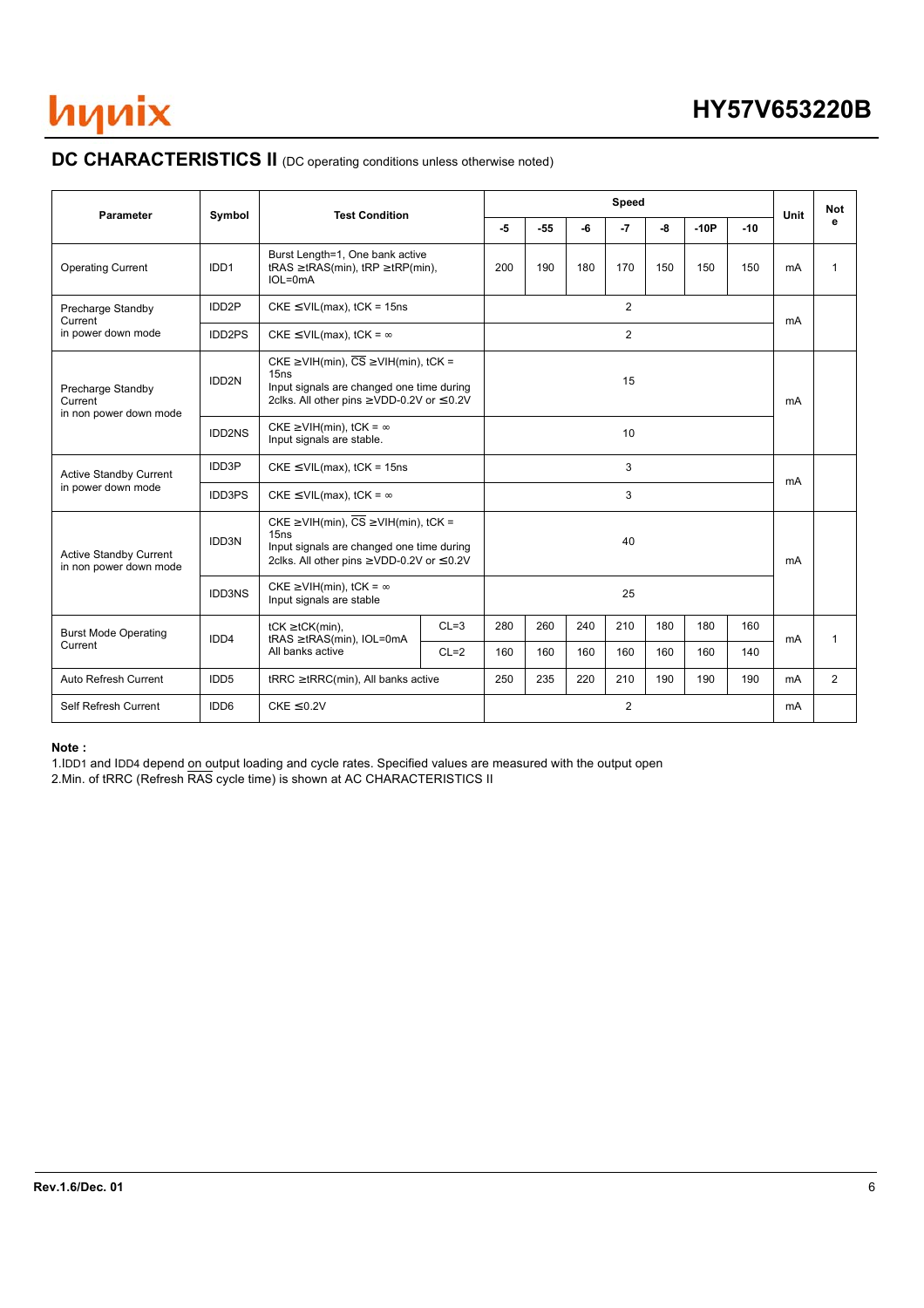# **AC CHARACTERISTICS I** (AC operating conditions unless otherwise noted)

|                                  | <b>Parameter</b>                     | Symbol |                          | $-5$                     |                | $-55$                    |                | -6                       |                          | $-7$                     |                | -8                       |                | $-10P$                   | $-10$                    |                          | Unit | <b>Note</b>  |
|----------------------------------|--------------------------------------|--------|--------------------------|--------------------------|----------------|--------------------------|----------------|--------------------------|--------------------------|--------------------------|----------------|--------------------------|----------------|--------------------------|--------------------------|--------------------------|------|--------------|
|                                  |                                      |        | Min                      | <b>Max</b>               | Min            | Max                      | Min            | <b>Max</b>               | Min                      | <b>Max</b>               | Min            | Max                      | Min            | Max                      | Min                      | Max                      |      |              |
| System clock                     | $\overline{CAS}$ Latency = 3         | tCK3   | 5                        | 1000                     | 5.5            | 1000                     | 6              | 1000                     | $\overline{7}$           | 1000                     | 8              | 1000                     | 10             | 1000                     | 10                       | 1000                     | ns   |              |
| cycle time                       | $\overline{CAS}$ Latency = 2         | tCK2   | 10                       |                          | 10             |                          | 10             |                          | 10                       |                          | 10             |                          | 10             |                          | 12                       |                          | ns   |              |
| Clock high pulse width           |                                      | tCHW   | $\mathbf{2}$             | $\sim$                   | 2.25           | ÷,                       | 2.5            | ÷,                       | 3                        | ÷.                       | 3              | $\blacksquare$           | 3              | ÷                        | 3.5                      | $\blacksquare$           | ns   | $\mathbf{1}$ |
| Clock low pulse width            |                                      | tCLW   | $\overline{2}$           | $\blacksquare$           | 2.25           | $\overline{\phantom{0}}$ | 2.5            | $\overline{\phantom{a}}$ | 3                        | $\blacksquare$           | 3              | $\overline{\phantom{a}}$ | 3              | $\blacksquare$           | 3.5                      | $\sim$                   | ns   | $\mathbf{1}$ |
| Access time from                 | $\overline{CAS}$ Latency = 3         | tAC3   | $\blacksquare$           | 4.5                      | $\sim$         | 5                        | $\sim$         | 5.5                      | $\overline{\phantom{a}}$ | 5.5                      | $\sim$         | 6                        | $\blacksquare$ | 6                        | $\overline{\phantom{a}}$ | 6                        | ns   | $\mathbf{2}$ |
| clock                            | $\overline{\text{CAS}}$ Latency = 2  | tAC2   | $\overline{\phantom{a}}$ | 6                        | $\sim$         | 6                        | $\sim$         | 6                        | $\overline{a}$           | 6                        | L.             | 6                        | $\blacksquare$ | 6                        |                          | 6                        | ns   |              |
| Data-out hold time               |                                      | tOH    | 1.5                      | $\mathbf{r}$             | $\overline{2}$ | ÷,                       | $\overline{2}$ | $\overline{\phantom{a}}$ | $\overline{2}$           | $\mathbf{r}$             | $\overline{2}$ | $\overline{a}$           | 2              | $\sim$                   | $\overline{2}$           | $\overline{\phantom{a}}$ | ns   | 3            |
| Data-Input setup time            |                                      | tDS    | 1.5                      | $\blacksquare$           | 1.5            | $\overline{\phantom{0}}$ | 1.5            | $\overline{\phantom{a}}$ | 1.75                     | $\blacksquare$           | 2              | $\overline{\phantom{a}}$ | $\overline{2}$ | ÷                        | 2.5                      | $\overline{\phantom{a}}$ | ns   | $\mathbf{1}$ |
| Data-Input hold time             |                                      | tDH    | $\mathbf{1}$             | $\overline{\phantom{a}}$ | $\mathbf{1}$   | $\overline{\phantom{a}}$ | $\mathbf{1}$   | L.                       | 1                        | $\sim$                   | $\mathbf{1}$   | $\blacksquare$           | $\mathbf{1}$   | $\overline{\phantom{a}}$ | 1                        | $\overline{\phantom{a}}$ | ns   | $\mathbf{1}$ |
| Address setup time               |                                      | tAS    | 1.5                      | $\sim$                   | 1.5            | ÷                        | 1.5            | $\overline{a}$           | 1.75                     | $\mathbf{r}$             | $\overline{2}$ | $\overline{a}$           | $\overline{2}$ | L.                       | 2.5                      | $\blacksquare$           | ns   | $\mathbf{1}$ |
| Address hold time                |                                      | tAH    | $\mathbf{1}$             | $\overline{\phantom{a}}$ | $\mathbf{1}$   | ÷,                       | 1              | $\overline{\phantom{a}}$ | $\mathbf{1}$             | $\overline{\phantom{a}}$ | $\mathbf{1}$   | $\blacksquare$           | $\mathbf{1}$   | $\overline{\phantom{a}}$ | $\mathbf{1}$             | $\overline{\phantom{a}}$ | ns   | $\mathbf{1}$ |
| CKE setup time                   |                                      | tCKS   | 1.5                      | $\sim$                   | 1.5            | ÷                        | 1.5            | $\overline{a}$           | 1.75                     | $\sim$                   | $\overline{2}$ | $\overline{a}$           | $\overline{2}$ | ÷                        | 2.5                      | $\overline{\phantom{a}}$ | ns   | $\mathbf{1}$ |
| CKE hold time                    |                                      | tCKH   | $\mathbf{1}$             | ۰                        | $\mathbf{1}$   | ٠                        | 1              | $\overline{\phantom{a}}$ | $\mathbf{1}$             | $\sim$                   | $\mathbf{1}$   | $\overline{\phantom{a}}$ | $\mathbf{1}$   | $\overline{\phantom{a}}$ | $\mathbf{1}$             | $\overline{\phantom{a}}$ | ns   | $\mathbf{1}$ |
| Command setup time               |                                      | tCS    | 1.5                      | $\blacksquare$           | 1.5            | ٠                        | 1.5            | $\overline{\phantom{a}}$ | 1.75                     | $\blacksquare$           | $\overline{2}$ | $\overline{\phantom{a}}$ | $\overline{2}$ | $\sim$                   | 2.5                      | $\overline{\phantom{a}}$ | ns   | $\mathbf{1}$ |
| Command hold time                |                                      | tCH    | $\mathbf{1}$             | $\mathbf{r}$             | $\mathbf{1}$   | ÷                        | 1              | $\overline{a}$           | $\mathbf{1}$             | $\overline{a}$           | $\mathbf{1}$   | $\blacksquare$           | $\mathbf{1}$   | $\overline{a}$           | 1                        | $\sim$                   | ns   | $\mathbf{1}$ |
| CLK to data output in low Z-time |                                      | tOLZ   | $\mathbf{1}$             | ÷                        | $\mathbf{1}$   | ÷,                       | $\mathbf{1}$   | $\overline{a}$           | $\mathbf{1}$             | ٠                        | $\mathbf{1}$   | $\overline{\phantom{a}}$ | $\mathbf{1}$   | $\overline{a}$           | $\mathbf{1}$             | $\blacksquare$           | ns   |              |
| CLK to data<br>output in high Z- | $\overline{CAS}$ Latency = 3   tOHZ3 |        | L.                       | 4.5                      | $\sim$         | 5                        | $\sim$         | 5.5                      | $\overline{a}$           | 5.5                      | L.             | 6                        | $\mathbf{r}$   | 6                        | $\overline{\phantom{a}}$ | 6                        | ns   |              |
| time                             | $\overline{CAS}$ Latency = 2 tOHZ2   |        | $\overline{a}$           | 6                        | ÷              | 6                        |                | 6                        | L,                       | 6                        | L.             | 6                        | $\blacksquare$ | 6                        |                          | 6                        | ns   |              |

#### **Note :**

1.Assume tR / tF (input rise and fall time ) is 1ns

2.Access times to be measured with input signals of 1v/ns edge rate, 0.8v to 2.0v

3.Data-out hold time to be measured under 30pF load condition, without Vt termination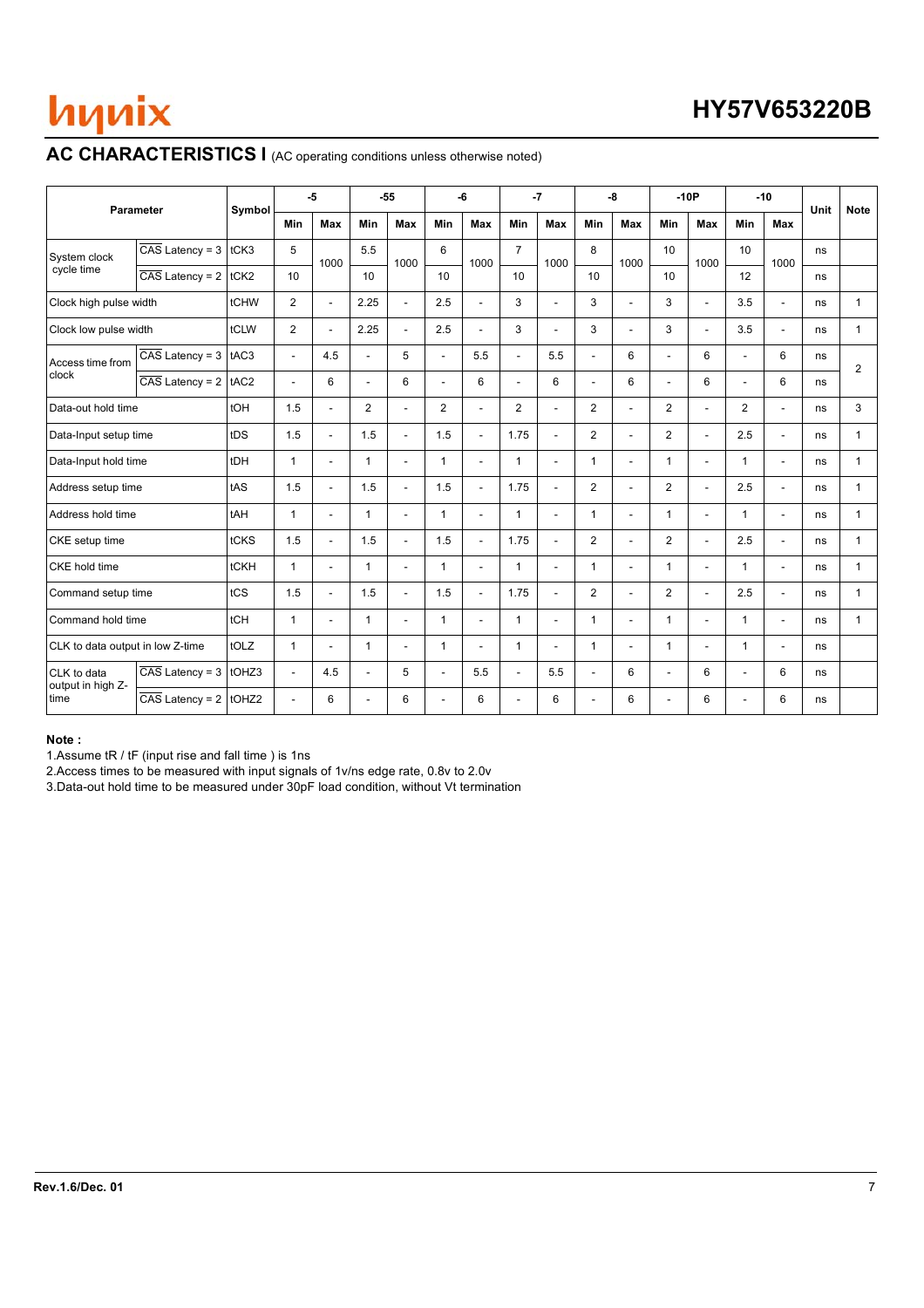# **HY57V653220B**

### AC CHARACTERISTICS II (AC operating conditions unless otherwise noted)

|                                | Parameter                                    | Symbol |                | $-5$                     |                | $-55$                    |                | -6                       |                | $-7$                     |                | -8                       |                | $-10P$                   |                | $-10$                    | Unit       | <b>Note</b>  |
|--------------------------------|----------------------------------------------|--------|----------------|--------------------------|----------------|--------------------------|----------------|--------------------------|----------------|--------------------------|----------------|--------------------------|----------------|--------------------------|----------------|--------------------------|------------|--------------|
|                                |                                              |        | <b>Min</b>     | Max                      | Min            | Max                      | Min            | Max                      | Min            | <b>Max</b>               | <b>Min</b>     | <b>Max</b>               | <b>Min</b>     | Max                      | <b>Min</b>     | Max                      |            |              |
| RAS cycle time                 | Operation                                    | tRC    | 55             | $\mathbf{r}$             | 55             | $\blacksquare$           | 60             | $\mathbf{r}$             | 63             | $\blacksquare$           | 68             | $\blacksquare$           | 70             | $\mathbf{r}$             | 70             | $\blacksquare$           | ns         |              |
|                                | Auto Refresh                                 | tRRC   | 55             | $\overline{a}$           | 55             | $\sim$                   | 60             | $\overline{a}$           | 63             | $\overline{\phantom{a}}$ | 68             | $\overline{a}$           | 70             | $\overline{a}$           | 70             | $\blacksquare$           | ns         |              |
| RAS to CAS delay               |                                              | tRCD   | 15             | ÷.                       | 16.5           | L.                       | 18             | ÷                        | 20             | $\overline{\phantom{a}}$ | 20             | $\overline{a}$           | 20             | ÷.                       | 20             | $\blacksquare$           | ns         |              |
| RAS active time                |                                              | tRAS   | 40             | 100K                     | 38.5           | 100K                     | 42             | 100K                     | 42             | 100K                     | 48             | 100K                     | 50             | 100K                     | 50             | 100K                     | ns         |              |
| RAS precharge time             |                                              | tRP    | 15             | $\mathbf{r}$             | 16.5           | $\overline{\phantom{a}}$ | 18             | $\blacksquare$           | 20             | $\overline{\phantom{a}}$ | 20             | $\overline{a}$           | 20             | L.                       | 20             | $\overline{\phantom{a}}$ | ns         |              |
| RAS to RAS bank active delay   |                                              | tRRD   | 10             | $\overline{\phantom{a}}$ | 11             | $\blacksquare$           | 12             | $\overline{\phantom{a}}$ | 14             | $\blacksquare$           | 16             | $\overline{\phantom{a}}$ | 20             | $\overline{\phantom{a}}$ | 20             | $\blacksquare$           | ns         |              |
| CAS to CAS delay               |                                              | tCCD   | $\mathbf{1}$   | $\overline{\phantom{a}}$ | $\mathbf{1}$   | $\overline{\phantom{a}}$ | $\mathbf{1}$   | $\blacksquare$           | $\mathbf{1}$   | $\blacksquare$           | $\mathbf{1}$   | $\overline{\phantom{a}}$ | $\mathbf{1}$   | $\overline{a}$           | $\mathbf{1}$   | $\overline{\phantom{a}}$ | <b>CLK</b> |              |
| Write command to data-in delay |                                              | tWTL   | $\mathbf 0$    |                          | $\mathbf 0$    | $\overline{a}$           | $\mathbf 0$    | ÷                        | 0              | $\blacksquare$           | $\mathbf 0$    | ÷                        | 0              | ÷.                       | 0              | ÷                        | <b>CLK</b> |              |
| Data-in to precharge command   |                                              | tDPL   | $\mathbf{1}$   | $\overline{a}$           | $\mathbf{1}$   | $\overline{\phantom{a}}$ | $\mathbf{1}$   | $\overline{a}$           | $\mathbf{1}$   | L.                       | $\mathbf{1}$   | ÷                        | $\mathbf{1}$   | ÷.                       | $\mathbf{1}$   | $\overline{\phantom{a}}$ | <b>CLK</b> |              |
| Data-in to active command      |                                              | tDAL   | 4              |                          | 4              | $\overline{a}$           | 4              | $\overline{a}$           | $\overline{4}$ | ٠                        | 4              | ÷                        | $\overline{4}$ | ٠                        | 4              | $\blacksquare$           | <b>CLK</b> |              |
| DQM to data-out Hi-Z           |                                              | tDQZ   | $\mathbf{2}$   | $\overline{\phantom{a}}$ | 2              | $\blacksquare$           | 2              | $\mathbf{r}$             | $\overline{2}$ | $\blacksquare$           | $\overline{2}$ | $\overline{a}$           | $\overline{2}$ | $\overline{a}$           | $\overline{2}$ | $\overline{\phantom{a}}$ | <b>CLK</b> |              |
| DQM to data-in mask            |                                              | tDQM   | $\mathbf 0$    | $\overline{\phantom{a}}$ | $\Omega$       | $\blacksquare$           | $\Omega$       | $\blacksquare$           | $\Omega$       | $\blacksquare$           | $\Omega$       | $\blacksquare$           | 0              | $\overline{a}$           | $\Omega$       | $\blacksquare$           | <b>CLK</b> |              |
| MRS to new command             |                                              | tMRD   | 2              | $\overline{\phantom{a}}$ | $\overline{2}$ | $\overline{\phantom{a}}$ | $\overline{2}$ | $\overline{\phantom{a}}$ | $\overline{2}$ | ٠                        | $\overline{2}$ | $\overline{\phantom{a}}$ | $\overline{2}$ | ٠                        | $\overline{2}$ | $\overline{\phantom{a}}$ | <b>CLK</b> |              |
| Precharge to                   | $\overline{CAS}$ Latency =<br>3              | tPROZ3 | 3              |                          | 3              | L,                       | 3              | $\overline{a}$           | 3              | ÷                        | 3              |                          | 3              | ä,                       | 3              | ÷,                       | <b>CLK</b> |              |
| data output Hi-Z               | $\overline{CAS}$ Latency =<br>$\overline{2}$ | tPROZ2 | 2              | $\overline{\phantom{a}}$ | 2              | $\blacksquare$           | 2              | $\blacksquare$           | 2              | ٠                        | $\overline{2}$ | $\overline{\phantom{a}}$ | $\overline{2}$ | $\overline{\phantom{a}}$ | $\overline{2}$ | $\overline{\phantom{a}}$ | <b>CLK</b> |              |
| Power down exit time           |                                              | tPDE   | $\mathbf{1}$   | $\overline{\phantom{a}}$ | $\mathbf{1}$   | $\overline{\phantom{a}}$ | $\mathbf{1}$   | $\blacksquare$           | $\mathbf{1}$   | ٠                        | $\mathbf{1}$   | $\overline{\phantom{a}}$ | $\mathbf{1}$   | ٠                        | $\mathbf{1}$   | $\overline{\phantom{a}}$ | <b>CLK</b> |              |
| Self refresh exit time         |                                              | tSRE   | $\mathbf{1}$   | ÷                        | $\mathbf{1}$   | $\sim$                   | $\mathbf{1}$   | $\blacksquare$           | $\mathbf{1}$   | $\blacksquare$           | 1              | $\blacksquare$           | $\mathbf{1}$   | ÷                        | $\mathbf{1}$   | $\overline{\phantom{a}}$ | <b>CLK</b> | $\mathbf{1}$ |
| Refresh Time                   |                                              | tREF   | $\overline{a}$ | 64                       | $\overline{a}$ | 64                       | $\overline{a}$ | 64                       | ÷.             | 64                       | $\overline{a}$ | 64                       | $\sim$         | 64                       |                | 64                       | ms         |              |

#### **Note :**

1. A new command can be given tRRC after self refresh exit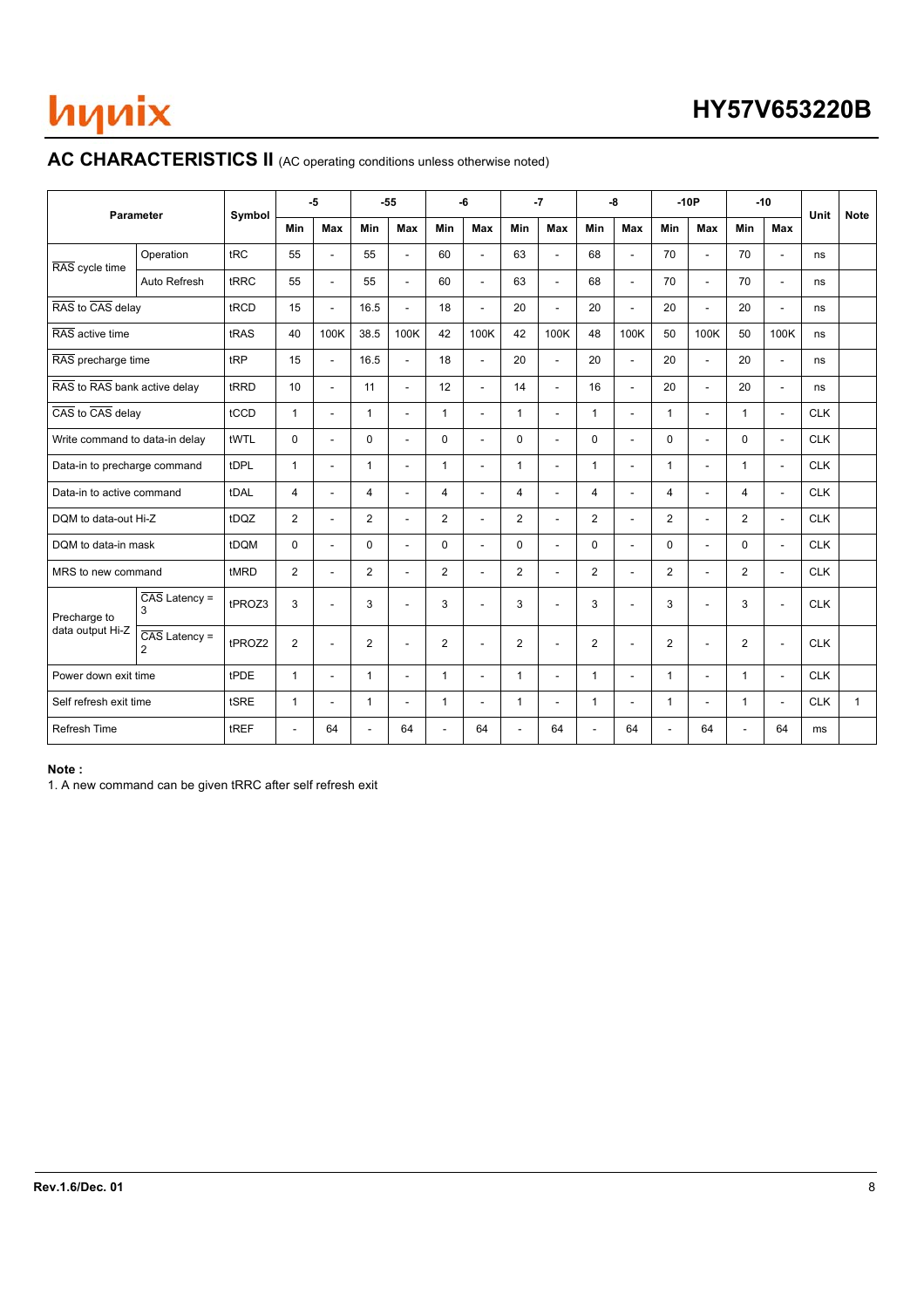

## **DEVICE OPERATING OPTION TABLE**

### **HY57V653220B-5**

|               | <b>CAS Latency</b> | tRCD  | tRAS  | tRC    | tRP   | tAC               | tOH   |
|---------------|--------------------|-------|-------|--------|-------|-------------------|-------|
| 200MHz(5ns)   | 3CLKs              | 3CLKs | 8CLKs | 11CLKs | 3CLKs | 4.5 <sub>ns</sub> | 1.5ns |
| 183MHz(5.5ns) | 3CLKs              | 3CLKs | 8CLKs | 11CLKs | 3CLKs | 5ns               | 2ns   |
| 166MHz(6ns)   | 3CLKs              | 3CLKs | 7CLKs | 10CLKs | 3CLKs | 5.5ns             | 2ns   |

### **HY57V653220B-55**

|                    | <b>CAS Latency</b> | tRCD  | tRAS  | tRC    | tRP   | tAC   | tOH |
|--------------------|--------------------|-------|-------|--------|-------|-------|-----|
| 183MHz(5.5ns)      | 3CLKs              | 3CLKs | 7CLKs | 10CLKs | 3CLKs | 5ns   | 2ns |
| <b>166MHz(6ns)</b> | 3CLKs              | 3CLKs | 7CLKs | 10CLKs | 3CLKs | 5.5ns | 2ns |
| <b>143MHz(7ns)</b> | 3CLKs              | 3CLKs | 6CLKs | 9CLKs  | 3CLKs | 5.5ns | 2ns |

### **HY57V653220B-6**

|             | <b>CAS Latency</b> | tRCD  | tRAS  | <b>tRC</b> | tRP   | tAC   | tOH   |
|-------------|--------------------|-------|-------|------------|-------|-------|-------|
| 166MHz(6ns) | 3CLKs              | 3CLKs | 7CLKs | 10CLKs     | 3CLKs | 5.5ns | 2ns   |
| 143MHz(7ns) | 3CLKs              | 3CLKs | 6CLKs | 9CLKs      | 3CLKs | 5.5ns | 2ns   |
| 125MHz(8ns) | 3CLKs              | 3CLKs | 6CLKs | 9CLKs      | 3CLKs | 6ns   | 2.5ns |

### **HY57V653220B-7**

|              | <b>CAS Latency</b> | tRCD  | tRAS  | tRC   | tRP   | tAC   | tOH             |
|--------------|--------------------|-------|-------|-------|-------|-------|-----------------|
| 143MHz(7ns)  | 3CLKs              | 3CLKs | 6CLKs | 9CLKs | 3CLKs | 5.5ns | 2 <sub>ns</sub> |
| 125MHz(8ns)  | 3CLKs              | 3CLKs | 6CLKs | 9CLKs | 3CLKs | 6ns   | 2.5ns           |
| 100MHz(10ns) | 2CLKs              | 2CLKs | 5CLKs | 7CLKs | 2CLKs | 6ns   | 2.5ns           |

### **HY57V653220B-8**

|              | <b>CAS Latency</b> | <b>tRCD</b> | tRAS  | tRC   | tRP   | <b>tAC</b> | tOH   |
|--------------|--------------------|-------------|-------|-------|-------|------------|-------|
| 125MHz(8ns)  | 3CLKs              | 3CLKs       | 6CLKs | 9CLKs | 3CLKs | 6ns        | 2.5ns |
| 100MHz(10ns) | 2CLKs              | 2CLKs       | 5CLKs | 7CLKs | 2CLKs | 6ns        | 2.5ns |
| 83MHz(12ns)  | 2CLKs              | 2CLKs       | 4CLKs | 6CLKs | 2CLKs | 6ns        | 2.5ns |

### **HY57V653220B-10P**

|              | <b>CAS Latency</b> | tRCD  | tRAS  | tRC   | tRP   | tAC | tOH   |
|--------------|--------------------|-------|-------|-------|-------|-----|-------|
| 100MHz(10ns) | 2CLKs              | 2CLKs | 5CLKs | 7CLKs | 2CLKs | 6ns | 2.5ns |
| 83MHz(12ns)  | 2CLKs              | 2CLKs | 5CLKs | 7CLKs | 2CLKs | 6ns | 2.5ns |
| 66MHz(15ns)  | 2CLKs              | 2CLKs | 4CLKs | 6CLKs | 2CLKs | 6ns | 2.5ns |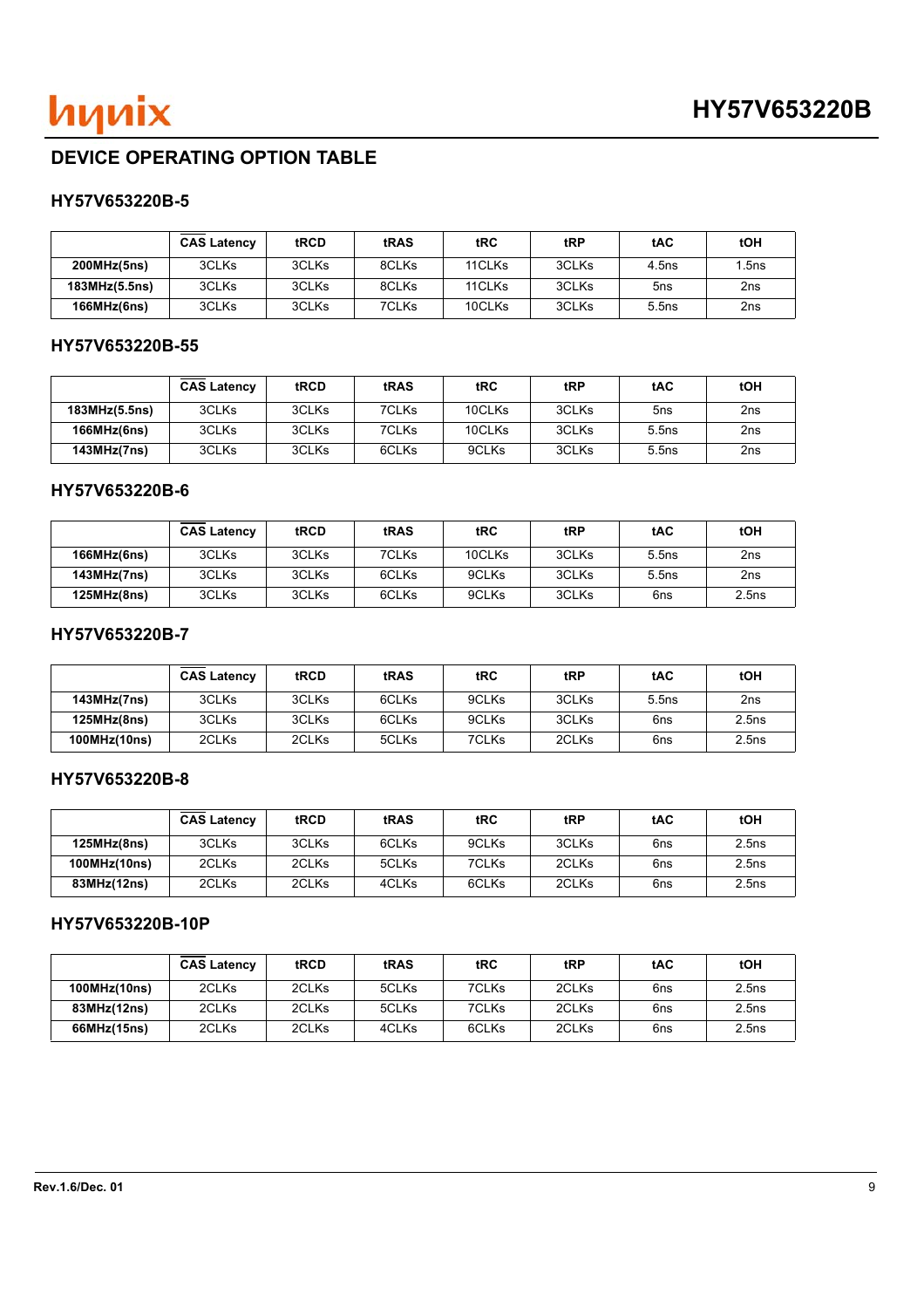

### **HY57V653220B-10**

|              | <b>CAS Latency</b> | tRCD  | tRAS  | tRC   | tRP   | tAC | tOH   |
|--------------|--------------------|-------|-------|-------|-------|-----|-------|
| 100MHz(10ns) | 3CLKs              | 2CLKs | 5CLKs | 7CLKs | 2CLKs | 6ns | 2.5ns |
| 83MHz(12ns)  | 2CLKs              | 2CLKs | 5CLKs | 7CLKs | 2CLKs | 6ns | 2.5ns |
| 66MHz(15ns)  | 2CLKs              | 2CLKs | 4CLKs | 6CLKs | 2CLKs | 6ns | 2.5ns |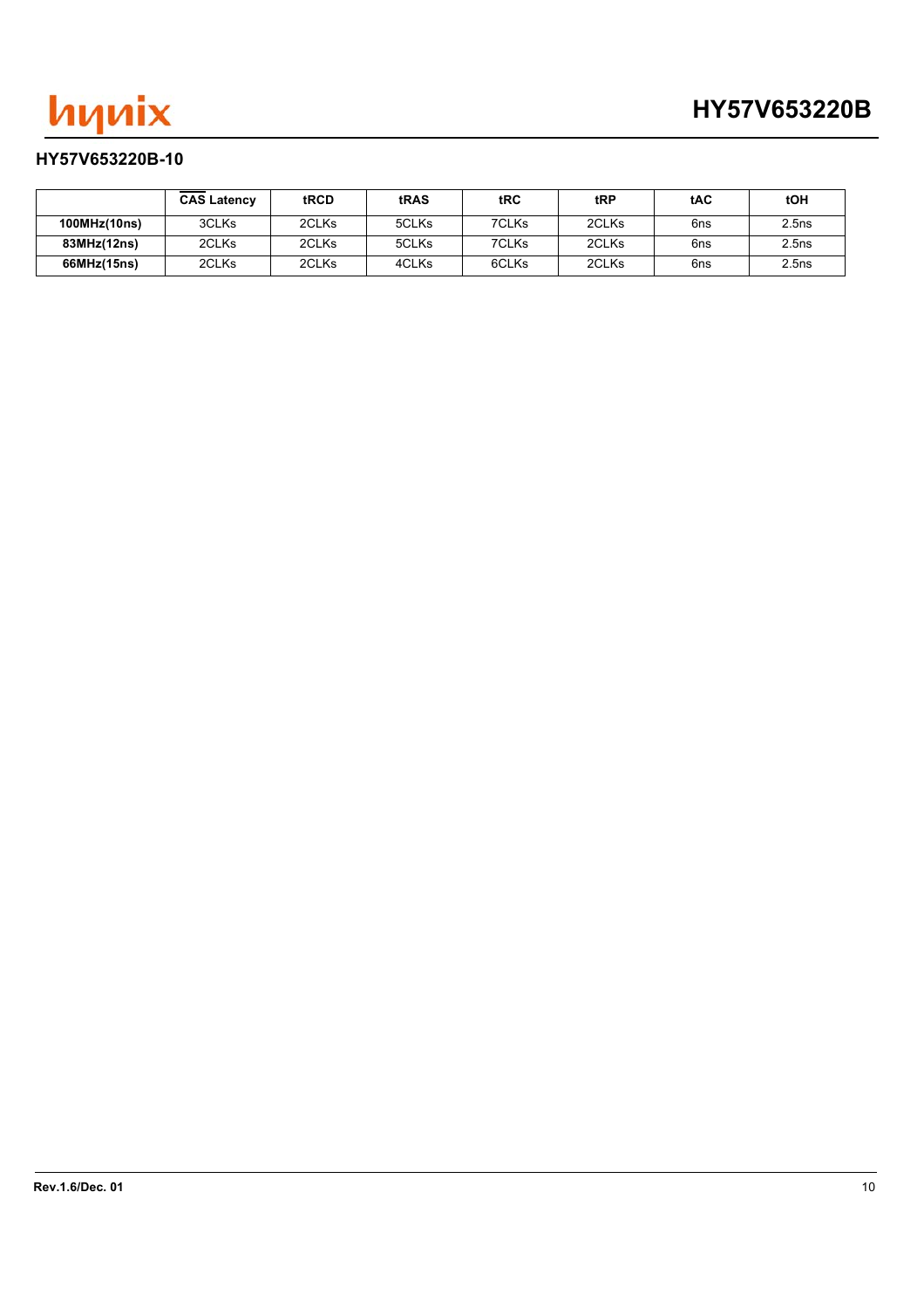

## **COMMAND TRUTH TABLE**

| Command                   |                     | CKEn-1                    | <b>CKEn</b>               | $\overline{\text{cs}}$         | <b>RAS</b>                | CAS            | $\overline{\text{WE}}$ | <b>DQM</b>   | <b>ADDR</b>                         | A10/<br><b>AP</b>        | <b>BA</b>    | <b>Note</b> |  |
|---------------------------|---------------------|---------------------------|---------------------------|--------------------------------|---------------------------|----------------|------------------------|--------------|-------------------------------------|--------------------------|--------------|-------------|--|
| Mode Register Set         |                     | H                         | $\mathsf{X}$              | L                              | $\mathsf L$               | L              | L                      | X            | OP code                             |                          |              |             |  |
| No Operation              |                     | $\boldsymbol{\mathsf{H}}$ | X                         | $\boldsymbol{\mathsf{H}}$<br>L | X<br>H                    | X<br>H         | X<br>H                 | X            | X                                   |                          |              |             |  |
| <b>Bank Active</b>        |                     | $\boldsymbol{\mathsf{H}}$ | $\pmb{\times}$            | $\mathsf L$                    | $\mathsf L$               | H              | H                      | $\mathsf{X}$ |                                     | $\mathsf V$<br><b>RA</b> |              |             |  |
| Read                      |                     |                           |                           |                                |                           | Г              | H                      |              |                                     | L                        | V            |             |  |
| Read with Autoprecharge   |                     | н                         | X                         | L                              | H                         |                |                        | X            | CA                                  | H                        |              |             |  |
| Write                     |                     | $\boldsymbol{\mathsf{H}}$ | $\pmb{\times}$            | L                              |                           | Г              | L                      | X            | CA                                  | L                        | $\mathsf V$  |             |  |
| Write with Autoprecharge  |                     |                           |                           |                                | H                         |                |                        |              |                                     | H                        |              |             |  |
|                           | Precharge All Banks |                           | $\pmb{\times}$            | L                              | L                         | н              | Г                      | X            | X                                   | H                        | X            |             |  |
| Precharge selected Bank   |                     | H                         |                           |                                |                           |                |                        |              |                                     | L                        | $\mathsf{V}$ |             |  |
| <b>Burst Stop</b>         |                     | H                         | X                         | L                              | H                         | H              | L                      | X            | X                                   |                          |              |             |  |
| <b>DQM</b>                |                     |                           |                           | $\pmb{\times}$                 |                           |                |                        | $\vee$       | $\mathsf X$                         |                          |              |             |  |
| Auto Refresh              |                     | H                         | H                         | L                              | $\mathsf L$               | L              | H                      | X            | $\pmb{\times}$                      |                          |              |             |  |
| Burst-READ-Single-WRITE   |                     | $\boldsymbol{\mathsf{H}}$ | X                         | L                              | $\mathsf L$               | L              | Г                      | X            | A9 Pin High<br>(Other Pins OP code) |                          |              |             |  |
|                           | Entry               | H                         | $\overline{L}$            | L                              | L                         | L              | H                      | X            |                                     |                          |              |             |  |
| Self Refresh <sup>1</sup> | Exit                | L                         |                           | H                              | $\boldsymbol{\mathsf{H}}$ | X              | X                      | X            | X                                   | $\pmb{\times}$           |              |             |  |
|                           |                     |                           |                           | L                              | H                         | H              | H.                     |              |                                     |                          |              |             |  |
|                           | Entry               | н                         | L                         | Н                              | $\pmb{\times}$            | $\pmb{\times}$ | $\mathsf{x}$           | X            |                                     |                          |              |             |  |
| Precharge power           |                     |                           |                           | L                              | H                         | H.             | H                      |              |                                     | X                        |              |             |  |
| down                      | Exit                | L                         | H                         | $\boldsymbol{\mathsf{H}}$      | $\mathsf{X}$              | X              | X                      | X            |                                     |                          |              |             |  |
|                           |                     |                           |                           | L                              | H                         | H              | H                      |              |                                     |                          |              |             |  |
|                           | Entry               | H                         | L                         | Н                              | X                         | X              | X                      | X            |                                     |                          |              |             |  |
| Clock<br>Suspend          |                     |                           |                           | L                              | $\vee$                    | $\mathsf{V}$   | $\mathsf{V}$           |              |                                     | $\pmb{\mathsf{X}}$       |              |             |  |
|                           | Exit                | $\mathsf L$               | $\boldsymbol{\mathsf{H}}$ | X<br>X                         |                           |                |                        |              |                                     |                          |              |             |  |

#### **Note :**

1. Exiting Self Refresh occurs by asynchronously bringing CKE from low to high

2. X = Don′t care, H = Logic High, L = Logic Low. BA =Bank Address, RA = Row Address, CA = Column Address,

Opcode = Operand Code, NOP = No Operation